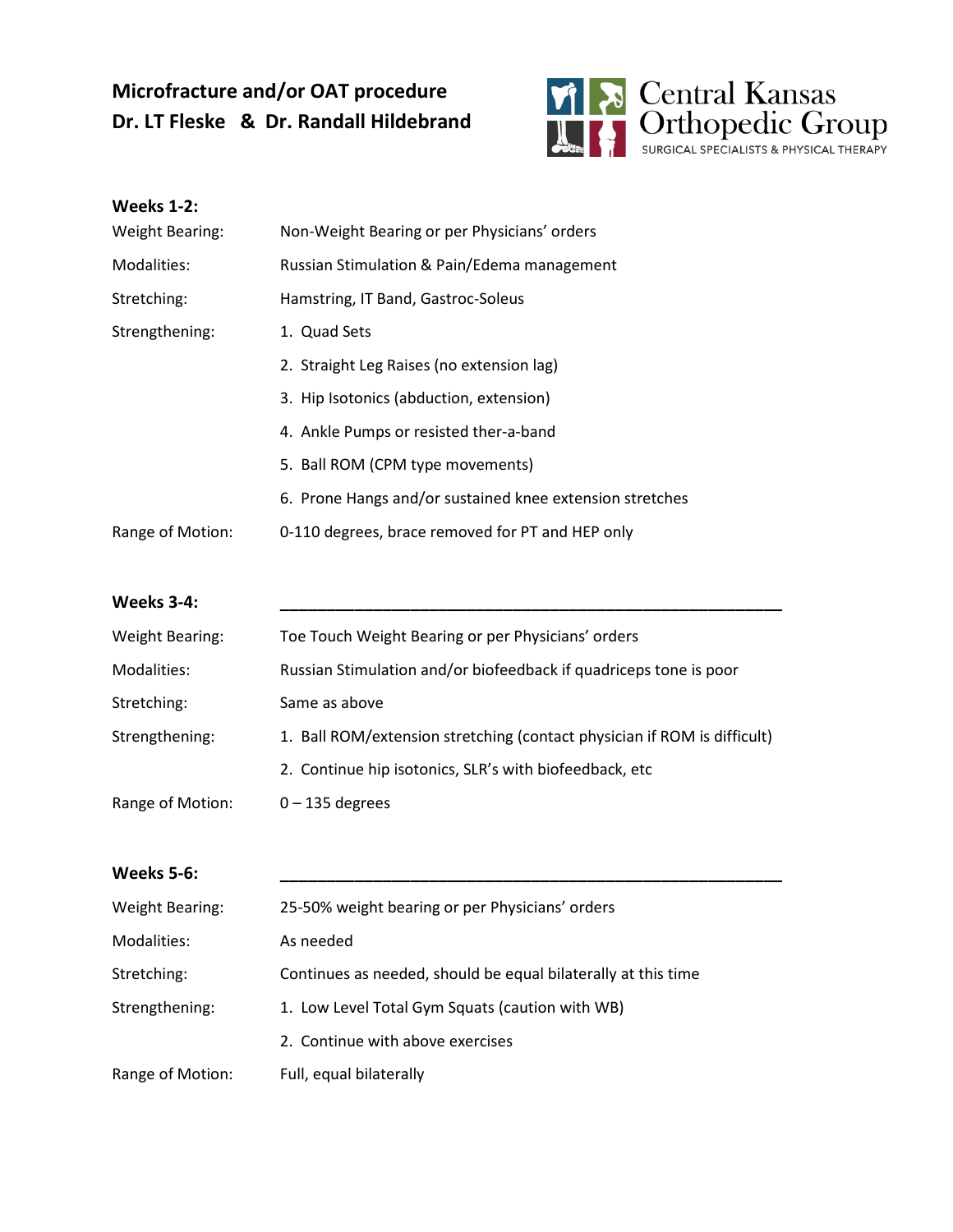| <b>Weeks 7-8:</b>  |                                                            |
|--------------------|------------------------------------------------------------|
| Weight Bearing:    | WBAT and progress to full, non-antalgic gait pattern       |
| Strengthening:     | 1. Hamstring Curls                                         |
|                    | 2. Leg Press or upper level total gym (uni/bilaterally)    |
|                    | 3. Squats (gluteal involvement)                            |
|                    | 4. Weight shifts, Ball Bridges                             |
| Cardiovascular:    | 1. UBC with equal weight bearing in standing               |
|                    | 2. Aquatic Program                                         |
| Range of Motion:   | Equal Bilaterally in flexion and extension                 |
| <b>Weeks 9-12:</b> |                                                            |
| Strengthening:     | 1. Dynamic Warmup                                          |
|                    | 2. Eccentric Quadriceps activities                         |
|                    | 3. Squats with proper technique                            |
|                    | 4. Resisted walking                                        |
|                    | 5. Wall Sits                                               |
|                    | 6. Single leg balance, proprioception                      |
| Cardiovascular:    | 1. Bike $-$ 20-30 min/day                                  |
|                    | 2. Aquatic Program                                         |
|                    | 3. UBC                                                     |
|                    | 4. Elliptical, Stair Climber                               |
|                    | 5. Walking                                                 |
| 4 Months:          |                                                            |
| Strengthening:     | 1. Progress dynamic stability, balance                     |
|                    | 2. Lunges, squats, wall sits                               |
|                    | 3. Single leg squats, balance,                             |
| Cardiovascular:    | Same as Above                                              |
| 5 Months:          |                                                            |
| Strengthening:     | 1. Upper level balance, proprioception, core strengthening |